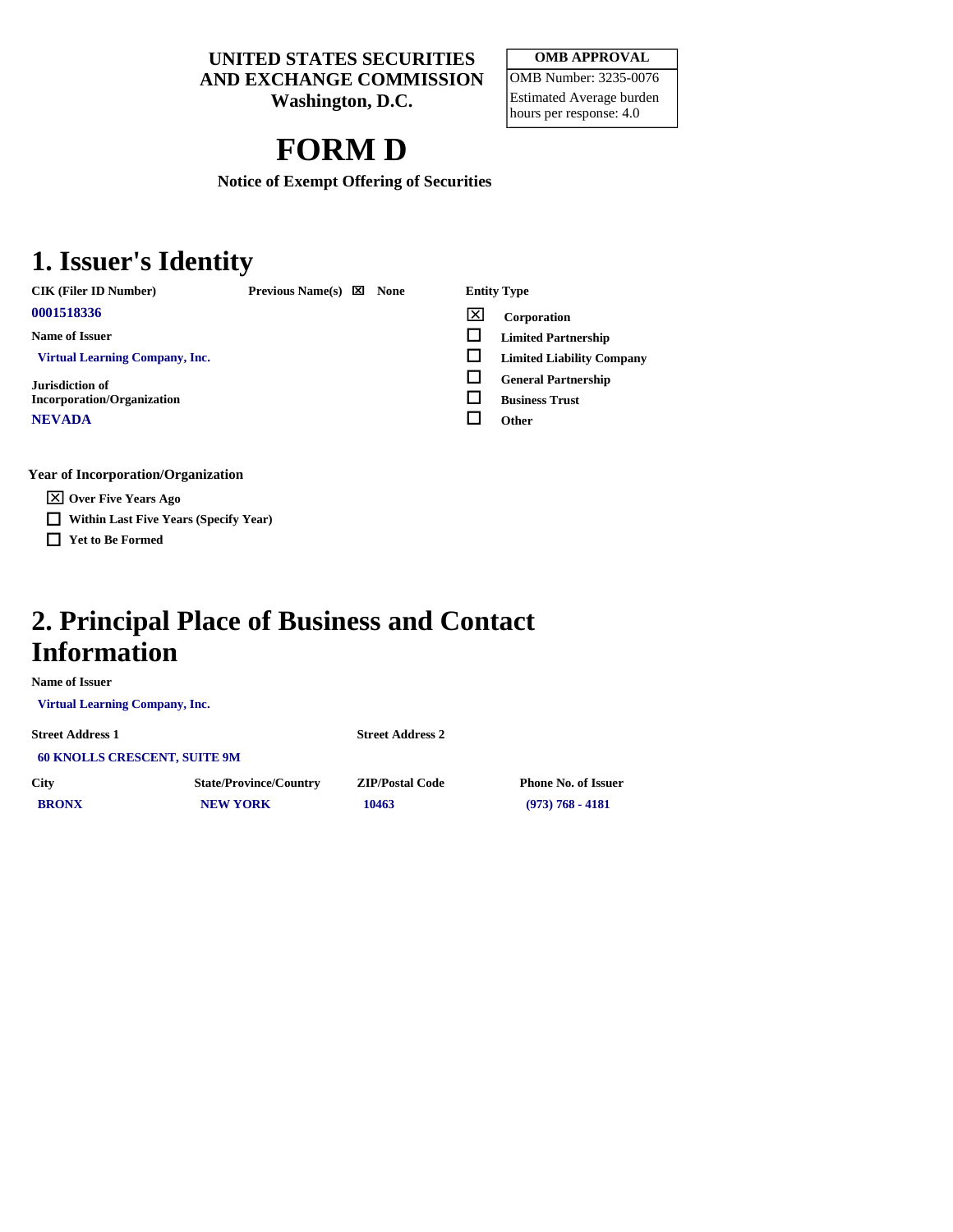# **3. Related Persons**

| <b>Last Name</b>                                | <b>First Name</b>             |                         | <b>Middle Name</b>     |
|-------------------------------------------------|-------------------------------|-------------------------|------------------------|
| <b>Monahan</b>                                  | <b>Thomas</b>                 |                         | P                      |
| <b>Street Address 1</b>                         |                               | <b>Street Address 2</b> |                        |
| <b>60 Knolls Crescent, Suite 9M</b>             |                               |                         |                        |
| <b>City</b>                                     | <b>State/Province/Country</b> |                         | <b>ZIP/Postal Code</b> |
| <b>Bronx</b>                                    | <b>NEW YORK</b>               |                         | 10463                  |
| <b>Relationship:</b><br>IXI                     | <b>Executive Officer</b>      | <b>Director</b>         | <b>Promoter</b>        |
| <b>Clarification of Response (if Necessary)</b> |                               |                         |                        |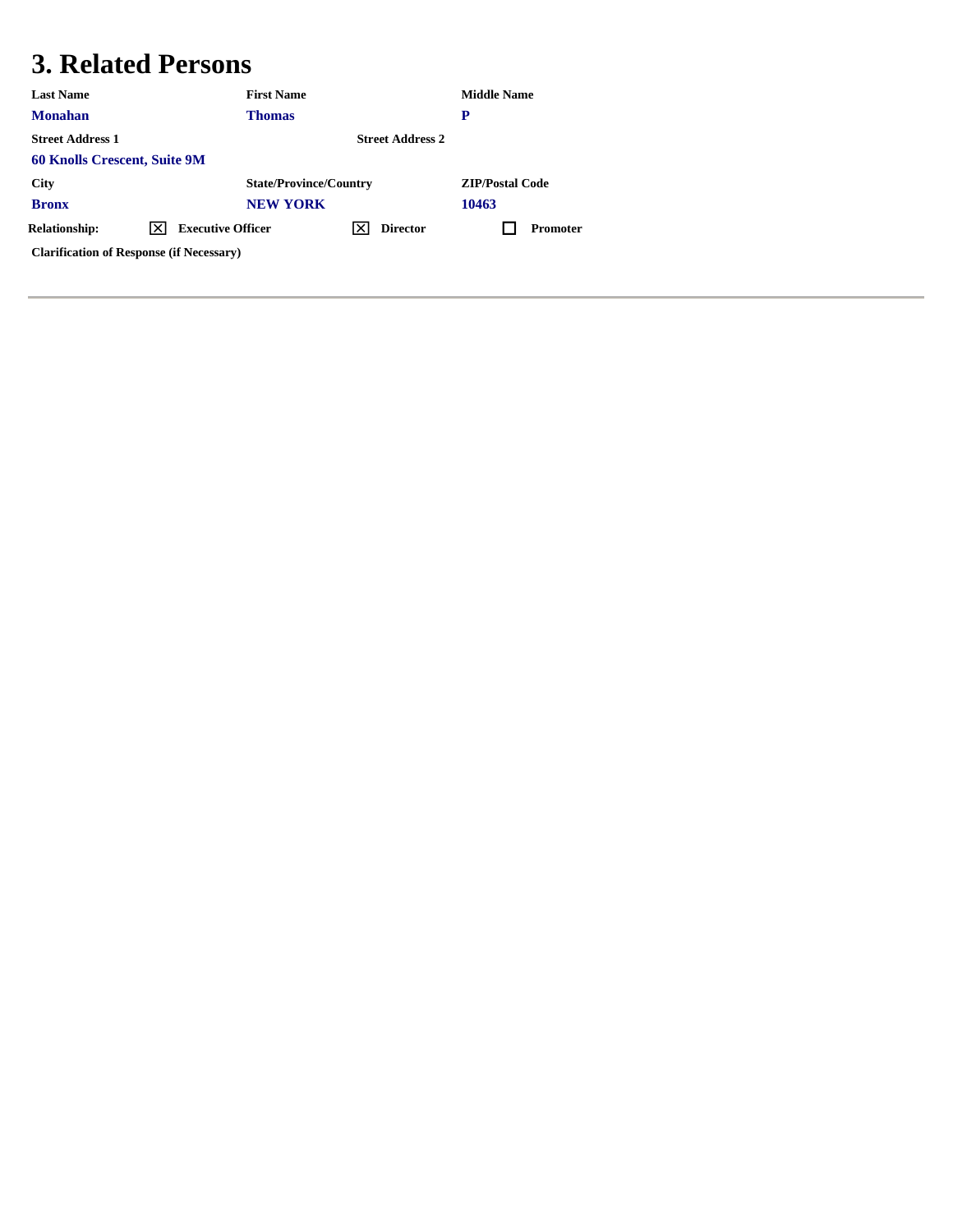# **4. Industry Group**

| <b>Agriculture</b>                           | <b>Health Care</b>                                                                                                                      | <b>Retailing</b>                                                                                         |
|----------------------------------------------|-----------------------------------------------------------------------------------------------------------------------------------------|----------------------------------------------------------------------------------------------------------|
| <b>Banking &amp; Financial Services</b>      | <b>Biotechnology</b>                                                                                                                    | <b>Restaurants</b>                                                                                       |
| <b>Commercial Banking</b>                    | <b>Health Insurance</b>                                                                                                                 | <b>Technology</b>                                                                                        |
| <b>Insurance</b>                             | <b>Hospitals &amp; Physicians</b>                                                                                                       | <b>Computers</b>                                                                                         |
| <b>Investing</b>                             | <b>Pharmaceuticals</b>                                                                                                                  | <b>Telecommunications</b>                                                                                |
| <b>Investment Banking</b>                    | <b>Other Health Care</b>                                                                                                                | <b>Other Technology</b><br>IXI                                                                           |
| <b>Pooled Investment Fund</b>                |                                                                                                                                         | <b>Travel</b>                                                                                            |
| Other Banking & Financial<br><b>Services</b> | Manufacturing                                                                                                                           | Airlines & Airports                                                                                      |
|                                              | <b>Real Estate</b><br><b>Commercial</b><br>Construction<br><b>REITS &amp; Finance</b><br><b>Residential</b><br><b>Other Real Estate</b> | <b>Lodging &amp; Conventions</b><br><b>Tourism &amp; Travel Services</b><br><b>Other Travel</b><br>Other |
| <b>Business Services</b>                     |                                                                                                                                         |                                                                                                          |
| $\mathbf{r}$                                 |                                                                                                                                         |                                                                                                          |

- **Energy** 
	- **Coal Mining**
- **Electric Utilities**
- **Energy Conservation**
- **Environmental Services**
- **Oil & Gas**
- **Other Energy**

## **5. Issuer Size**

- 
- 
- 
- 
- 
- 
- **Decline to Disclose Decline to Disclose**
- **Not Applicable Not Applicable**

**Revenue Range 2021 22 Aggregate Net Asset Value Range** 

- **No Revenues No Revenues No Aggregate Net Asset Value**
- $\Box$  \$1 \$1,000,000  $\Box$  \$1 \$5,000,000
- $\Box$  \$1,000,001 \$5,000,000  $\Box$  \$5,000,001 \$25,000,000
- $\Box$  \$5,000,001 \$25,000,000  $\Box$  \$25,000,001 \$50,000,000
- $\Box$  \$25,000,001 \$100,000,000 <br>  $\Box$  \$50,000,001 \$100,000,000
- **Over \$100,000,000 Over \$100,000,000** 
	-
	-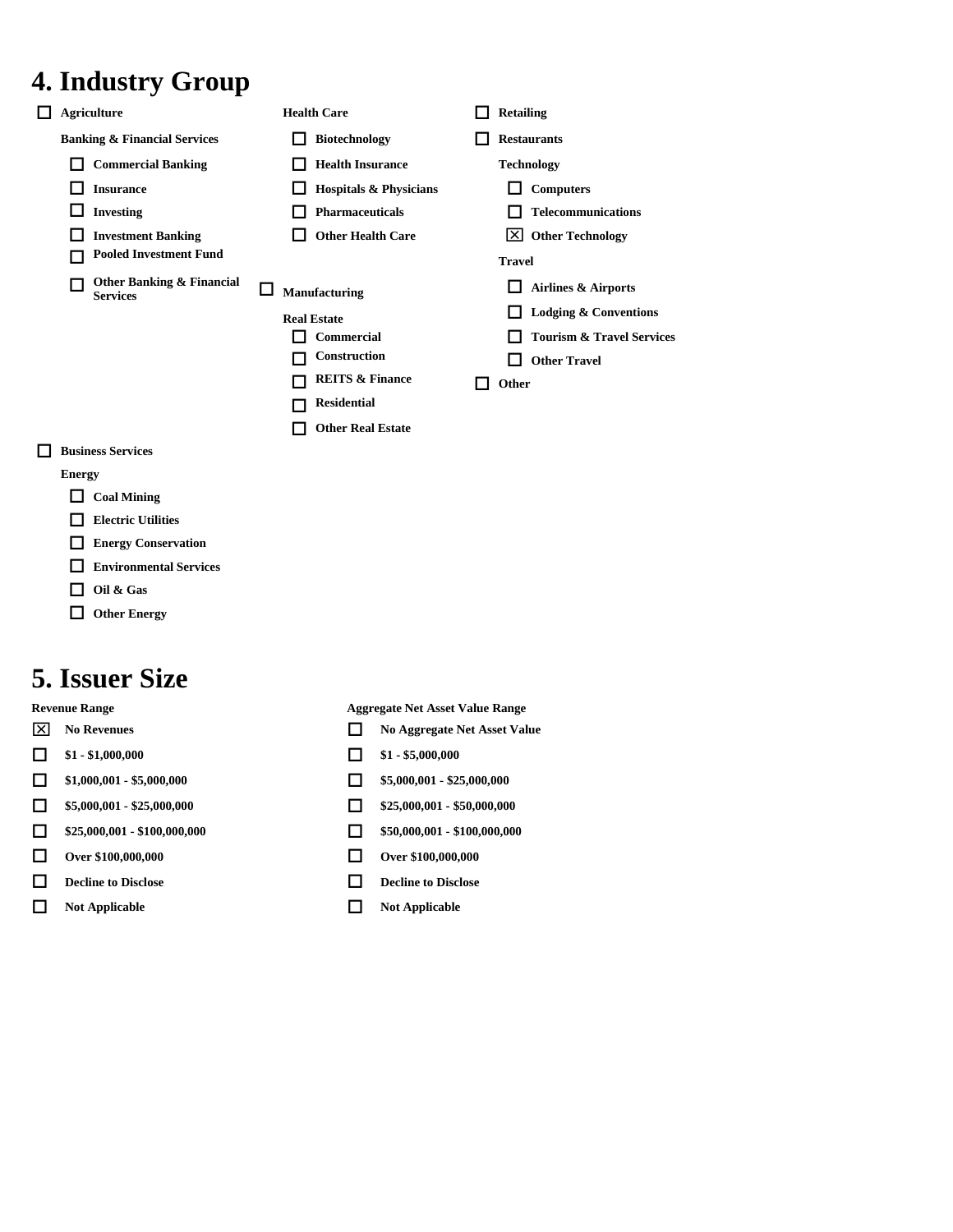### **6. Federal Exemption(s) and Exclusion(s) Claimed (select all that apply)**

| <b>Rule 504(b)(1) (not (i), (ii) or (iii))</b> |     | <b>Rule 505</b>                            |
|------------------------------------------------|-----|--------------------------------------------|
| <b>Rule 504</b> (b) $(1)(i)$                   | Ixl | <b>Rule 506(b)</b>                         |
| <b>Rule 504</b> (b) $(1)(ii)$                  |     | Rule $506(c)$                              |
| Rule $504$ (b) $(1)(iii)$                      |     | Securities Act Section $4(a)(5)$           |
|                                                |     | <b>Investment Company Act Section 3(c)</b> |
| -----<br>___                                   |     |                                            |

# **7. Type of Filing**

| $ \overline{\times} $ New Notice | Date of First Sale 2014-09-12 |  | <b>First Sale Yet to Occur</b> |
|----------------------------------|-------------------------------|--|--------------------------------|
| $\Box$ Amendment                 |                               |  |                                |

# **8. Duration of Offering**

**Does the Issuer intend this offering to last more than one year?**  $\Box$  **Yes**  $\Box$  **No** 

# **9. Type(s) of Securities Offered (select all that apply)**

| <b>Pooled Investment Fund Interests</b>                                                               | Equity                                                                      |
|-------------------------------------------------------------------------------------------------------|-----------------------------------------------------------------------------|
| <b>Tenant-in-Common Securities</b>                                                                    | Debt                                                                        |
| <b>Mineral Property Securities</b>                                                                    | <b>Option, Warrant or Other Right to Acquire</b><br><b>Another Security</b> |
| Security to be Acquired Upon Exercise of Option,<br><b>Warrant or Other Right to Acquire Security</b> | Other (describe)                                                            |
|                                                                                                       |                                                                             |

# **10. Business Combination Transaction**

| Is this offering being made in connection with a business combination | $\Box$ Yes | $\overline{\mathsf{x}}$ No |  |
|-----------------------------------------------------------------------|------------|----------------------------|--|
| transaction, such as a merger, acquisition or exchange offer?         |            |                            |  |

**Clarification of Response (if Necessary)** 

# **11. Minimum Investment**

**Minimum investment accepted from any outside investor**  $\qquad$  **\$ 5000 USD**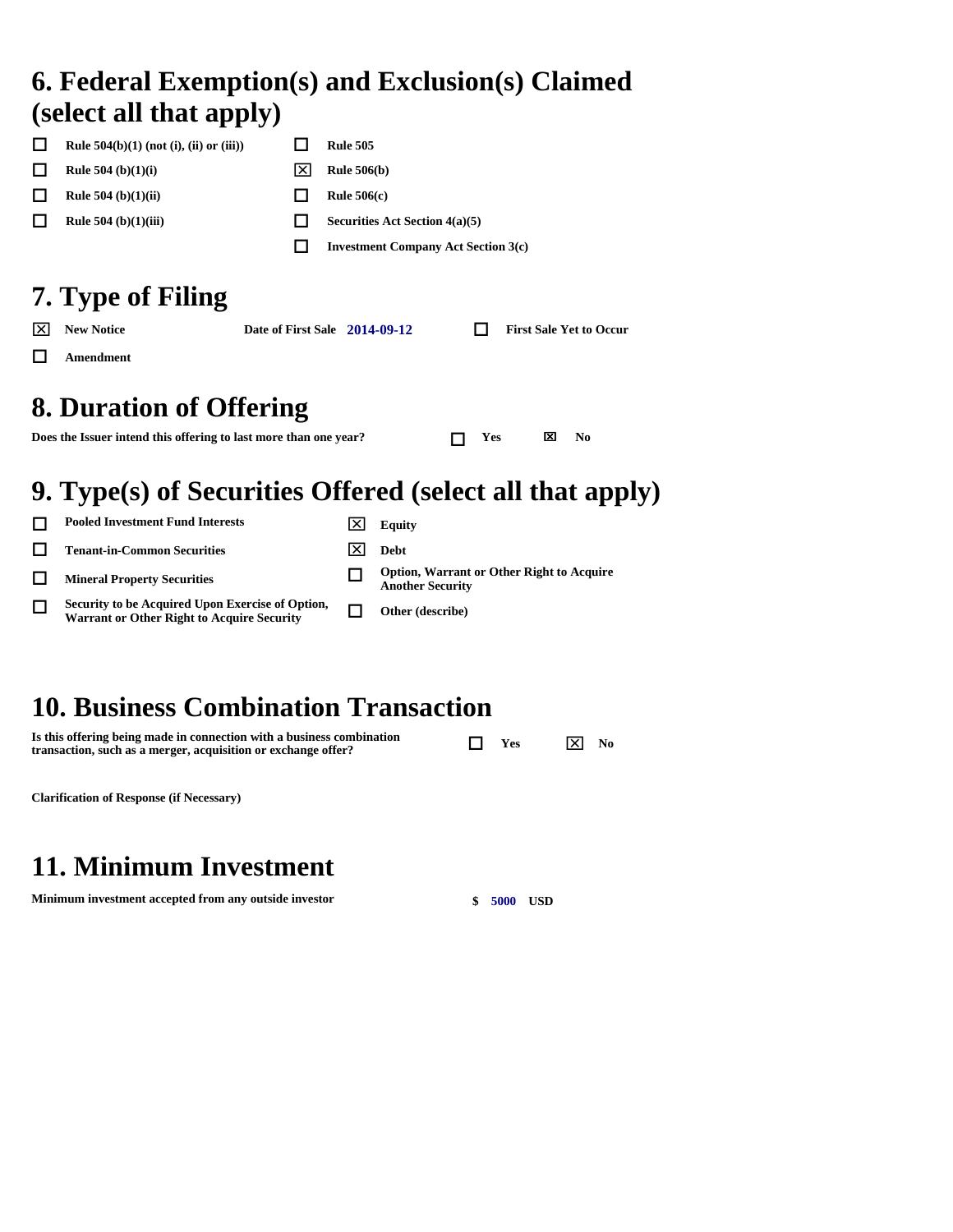# **12. Sales Compensation**

| Recipient                                                              |                   |                               |               | <b>Recipient CRD Number</b>       |                        | × | <b>None</b> |
|------------------------------------------------------------------------|-------------------|-------------------------------|---------------|-----------------------------------|------------------------|---|-------------|
| <b>None</b><br>(Associated) Broker or Dealer                           | I×I               | <b>None</b>                   | <b>Number</b> | (Associated) Broker or Dealer CRD |                        | ⊠ | <b>None</b> |
| <b>Street Address 1</b><br>N/A                                         |                   |                               | N/A           | <b>Street Address 2</b>           |                        |   |             |
| <b>City</b>                                                            |                   | <b>State/Province/Country</b> |               |                                   | <b>ZIP/Postal Code</b> |   |             |
| N/A                                                                    |                   | <b>Unknown</b>                |               |                                   | 10463                  |   |             |
| <b>State(s) of Solicitation</b><br><b>GEORGIA</b><br><b>NEW JERSEY</b> | <b>All States</b> |                               |               | Foreign/Non-US                    |                        |   |             |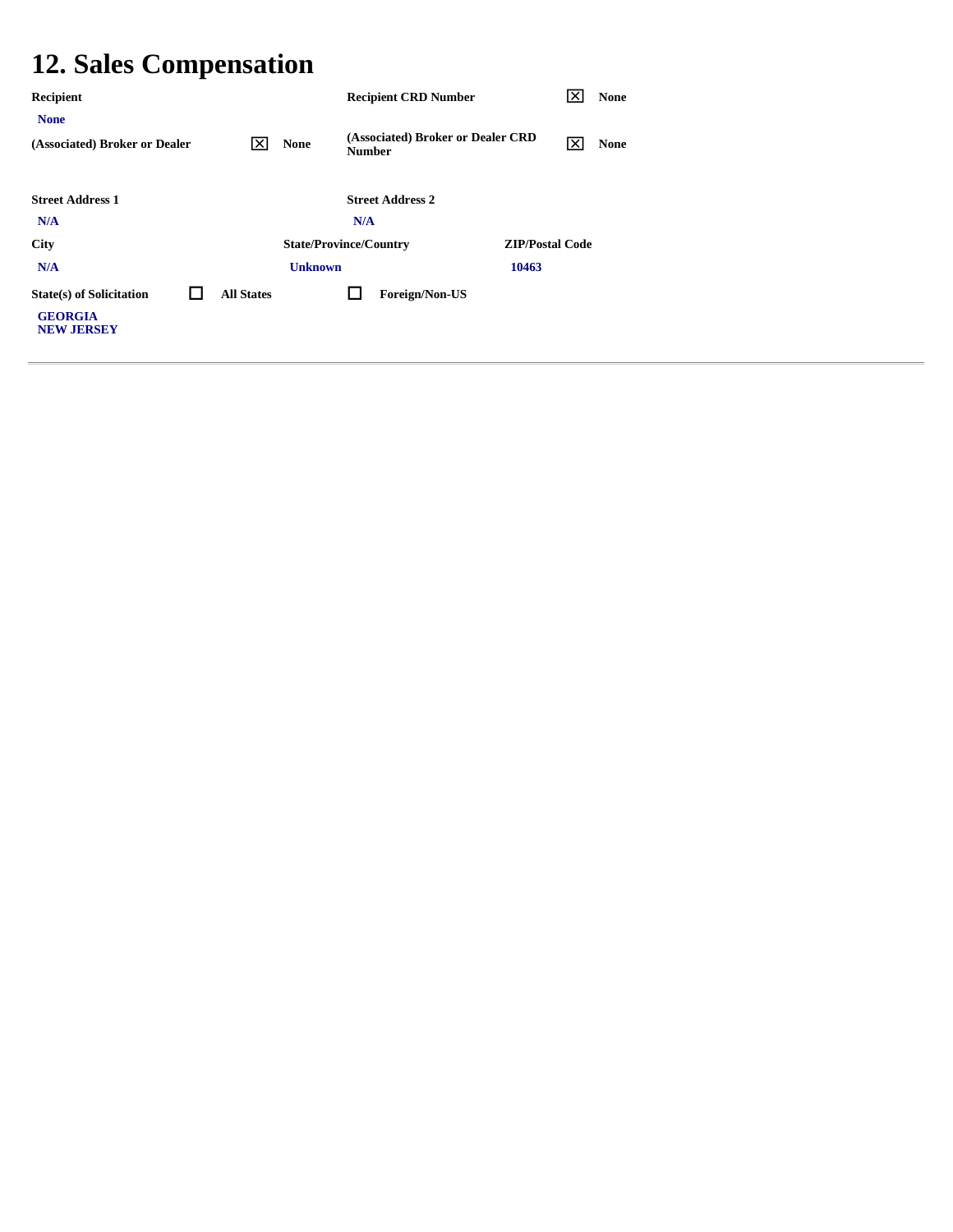## **13. Offering and Sales Amounts**

| <b>Total Offering Amount</b>      | \$<br>60000     | USD | <b>Indefinite</b> |
|-----------------------------------|-----------------|-----|-------------------|
| <b>Total Amount Sold</b>          | \$ 50000 USD    |     |                   |
| <b>Total Remaining to be Sold</b> | \$<br>10000 USD |     | <b>Indefinite</b> |

**Clarification of Response (if Necessary)** 

#### **14. Investors**

 **Select if securities in the offering have been or may be sold to persons who do not qualify as accredited investors, Number of such non-accredited investors who already have invested in the offering** 

**Regardless of whether securities in the offering have been or may be sold to persons who do not qualify as accredited investors, enter the total number of investors who already have invested in the offering: 6** 

# **15. Sales Commissions & Finders' Fees Expenses**

**Provide separately the amounts of sales commissions and finders' fees expenses, if any. If the amount of an expenditure is not known, provide an estimate and check the box next to the amount.** 

| Sales Commissions \$ 0 USD |  |  | $\Box$ Estimate |
|----------------------------|--|--|-----------------|
| Finders' Fees \$ 0 USD     |  |  | $\Box$ Estimate |

**Clarification of Response (if Necessary)** 

### **16. Use of Proceeds**

**Provide the amount of the gross proceeds of the offering that has been or is proposed to be used for payments to any of the persons required to be named as executive officers, directors or promoters in response to Item 3 above. If the amount is unknown, provide an estimate and check the box next to the amount.** 

**\$ 0 USD Estimate** 

**Clarification of Response (if Necessary)**